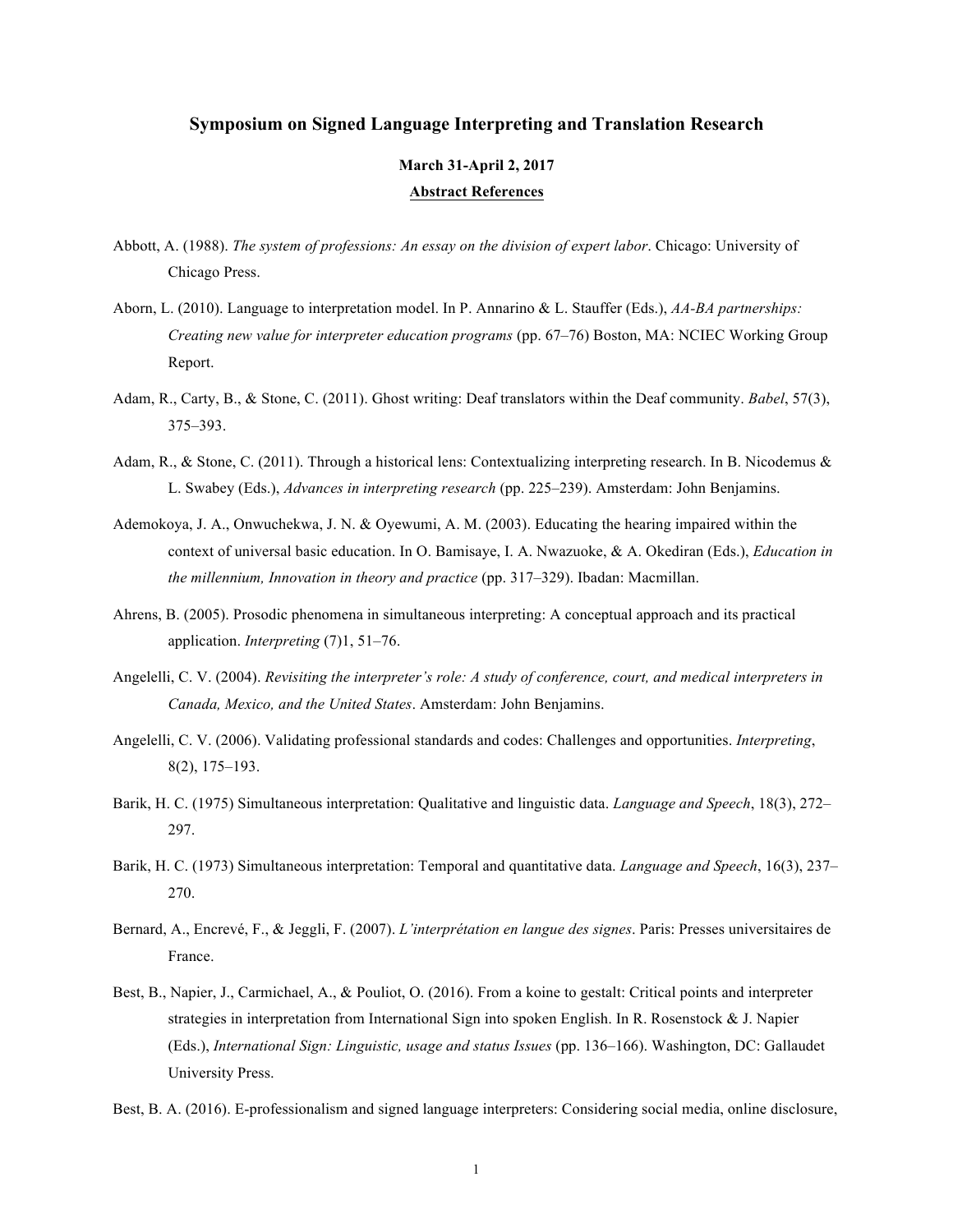and small world ethics. *Journal of Interpretation*: 25(1), Article 2. http://digitalcommons.unf.edu/joi/vol25/iss1/2.

- Bhui, K., Mohamud, S., Warfa, N., Craig, T. J., & Stansfeld, S. A. (2003). Cultural adaptation of mental health measures: Improving the quality of clinical practice and research. *The British Journal of Psychiatry*, 183(3), 184–186.
- Bialystok, E., Craik, F., Green, D., & Gollan, T. (2010). Bilingual minds. *Psychological Science in the Public Interest*, 10, 89–129.
- Bienvenu, MJ, & Colonomos, B. (1992). Relay interpreting in the 90's. In L. Swabey (Ed.), *The challenge of the 90s: New standards in interpreter education. Proceedings of the Eighth National Convention of the Conference of Interpreter Trainers* (pp. 69–80). Pomona, CA: Conference of Interpreter Trainers.
- Bjorge, H. K., Goborg K., & Overaas, M. (2013). *Haptisk Kommunikasjon [Haptic Communication]*, Hapti-co, Oslo: Abstrakt Forlag.
- Blum-Kulka, S. (2000). Shifts of cohesion and coherence in translation. In L. Venuti (Ed.), *The translation studies reader* (pp. 298–313). New York: Routledge.
- Bologna Declaration (1999). Retrieved from http://eur-lex.europa.eu/legalcontent/EN/TXT/HTML/?uri=URISERV:c11088&from=EN
- Böser, U. (2013). 'So tell me what happened!': Interpreting the free recall segment of the investigative interview.  *Translation & Interpreting Studies*, 8(1), 112–136.
- Boudreault, P. (2005). Deaf interpreters. In T. Janzen (Ed.), *Topics in signed language interpreting* (pp. 323–356). Amsterdam: John Benjamins.
- Brannick, M. T., Levine, E. L., & Morgeson, F. P. (2007). *Job and work analysis: Methods, research, and applications for human resource management* (2nd ed.). Thousand Oaks, CA: Sage Publications
- Braun, S., & Taylor, J. (2012). *Videoconference and remote interpreting in legal proceedings*. Antwerp: Intersentia.
- Bridge, M. (2009). *A study of the application of translation approaches and methodologies to the translation of English written text into Australian Sign Language* (Auslan). Unpublished minor thesis. College of Design and Social Context, Royal Melbourne Institute of Technology University, Melbourne.
- Brown, P., & Levinson, S. C. (1987). *Politeness: Some universals in language usage*. Cambridge: Cambridge University Press.
- Brunson, J. (2015). A sociology of interpreting. In B. Nicodemus & K. Cagle (Eds.), *Selected papers from the*  International Symposium on Signed Language Interpretation and Translation Research (pp. 130–149). Washington, DC: Gallaudet University Press.
- Burgat, S. (2014). "Peut-on parler d'une spécificité de l'interprétation langue vocale/langue des signe ? Quelques théories de l'interprétation analysées à la lueur des particularités sémiotiques et culturelles de la LSF."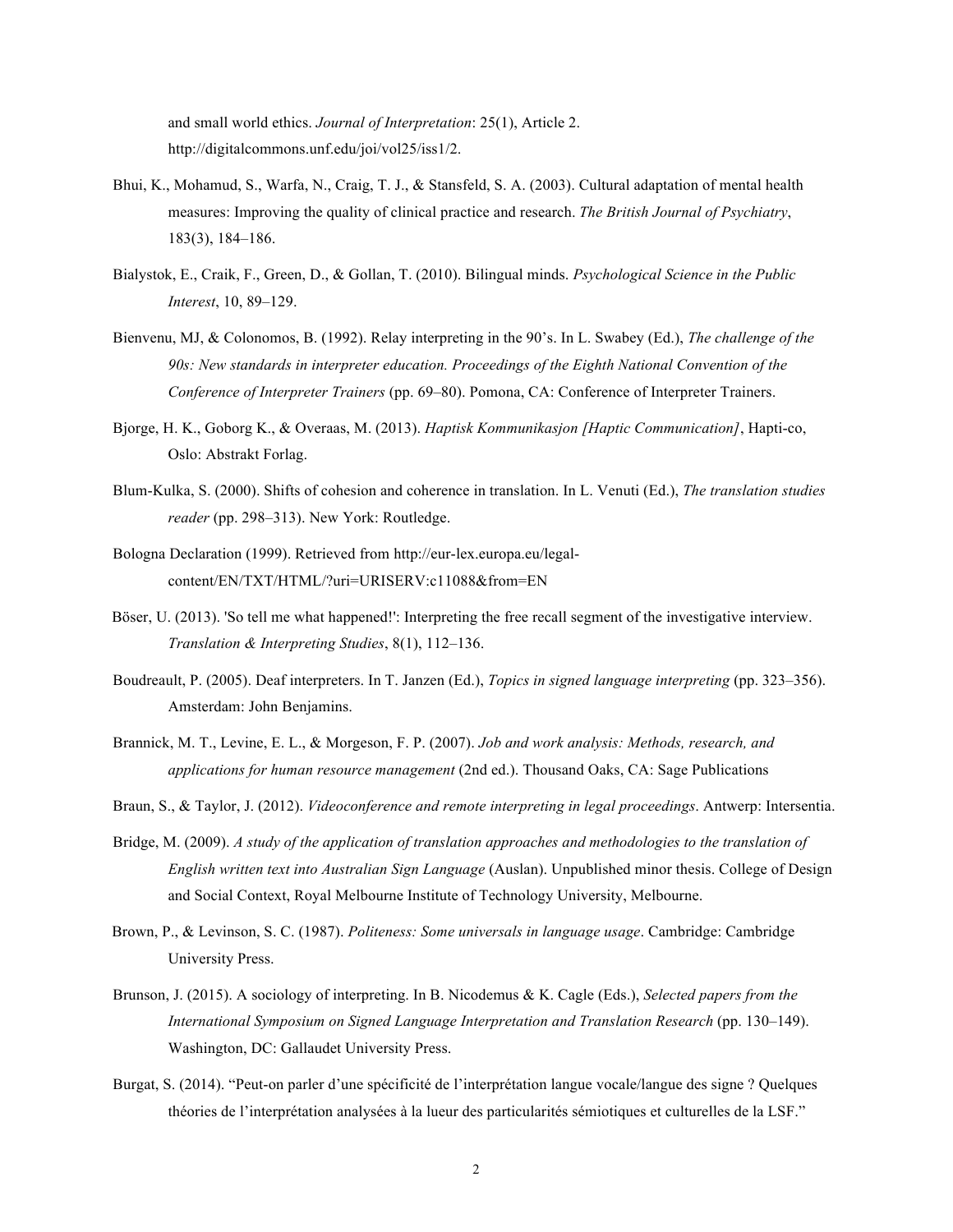*Double Sens*,1, 7–25.

Cameron, D., & Panović, I. (2014). *Working with written discourse*. Los Angeles: Sage.

 Campos, J. (2007). The science of language: communication, cognition and computation. Inter/Intradisciplinary relations. In J. L. N. Audy & M. C. Morosini (Eds.), *Innovation and interdisciplinarity in the university*  (pp. 345–376). Porto Alegre: Edipucrs.

Cançado, M. (2013). *Manual de Semântica: Noções básicas e exercícios*. São Paulo: Contexto.

- Castelfranchi, C., & Falcone, R. (2010). *Trust theory: A socio-cognitive and computational model*. West Sussex, UK: John Wiley & Sons.
- Cazden, C. B. (2001). *Classroom discourse: The language of teaching and learning* (2nd ed.). Portsmouth, NH: Heinemann.
- Chan, B. H.-S. (1992). *Code-mixing in Hong Kong Cantonese-English bilinguals: Constraints and processes*. Master thesis. Chinese University of Hong Kong, Hong Kong.
- Chiang, Y. N. (2006). *Connecting two anxiety constructs: An interdisciplinary study of foreign language anxiety and interpretation anxiety* (Doctoral dissertation). The University of Texas, Austin.
- Chiang, Y. N. (2010). Foreign language anxiety and student interpreters' learning outcomes: Implications for the theory and measurement of interpretation learning anxiety. *META*, 55(3), 589–601.
- Christodoulides, G., & Lenglet, C. (2014). Prosodic correlates of perceived quality and fluency in simultaneous  *Proceedings of the 7th international conference on speech prosody*, 1002–1006. Dublin. interpreting. In N. Campbell, D. Gibbon & D. Hirst (Eds.), *Social and Linguistic Speech Prosody:*
- Christoffels, I. K., & De Groot, A. M. (2005). Simultaneous interpreting: A cognitive perspective. In J. Kroll & A. M. De Groot (Eds.), *Handbook of bilingualism: A psycholinguistic approach* (pp. 454–479). Oxford: Oxford University Press.
- Cogen, C., & Cokely, D. (2015). Preparing interpreters for tomorrow: Report on a study of emerging trends in I=interpreting and implications for interpreter education. Retrieved from https://drive.google.com/drive/u/0/folders/0B9Td-DEBJa-Uem1HN1AxQ3F6cFk

Cokely, D. (1992). *Interpretation: A sociolinguistic model*. Burtonsville, MD: Linstok Press.

- Cokely, D. (1992). The effects of lag time on interpreter errors. In D. Cokely (Ed.), *Sign language interpreters and interpreting* (pp. 39–69). Burtonsville, MD: Linstok Press.
- Cokely, D. (2005). Shifting positionality: A critical examination of the turning point in the relationship of interpreters and the Deaf community. In M. Marschark, R. Peterson, & E. Winston (Eds.), *Sign language interpreting and interpreter education* (pp. 3–28). Oxford: Oxford University Press.

Cornes, A., Rohan, M. J., Napier, J., & Rey, J. M. (2006). Reading the signs: impact of signed versus written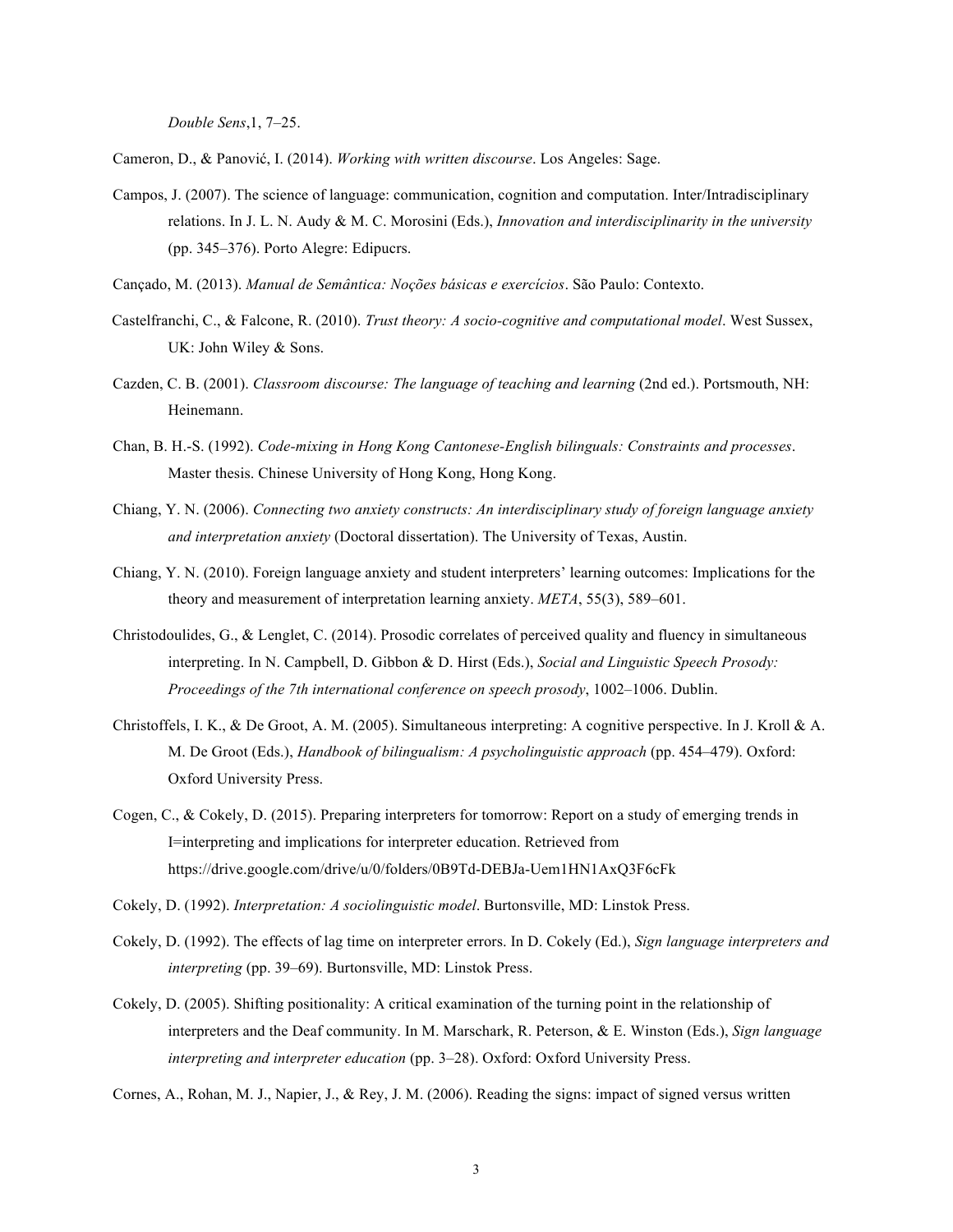questionnaires on the prevalence of psychopathology among deaf adolescents. *Australian and New Zealand Journal of Psychiatry*, 40(8), 665–673.

- Coyne, D. (2012). *The exploration of signed language interpreters practices and commitments with a social justice lens.* (Unpublished doctoral dissertation). University of Cincinnati, Ohio.
- Croft, W., & Cruse, A. D. (2004). *Cognitive linguistics*. Cambridge: Cambridge University Press.
- Crystal, S. M. (2004). *Back translation: Same questions different continent*. London: Association of Translation Companies. Companies. Cuxac, C. (2000). *La langue des signes française (LSF): les voies de l'iconicité*. Paris: Ophrys.
- 
- Cuxac, C., & Sallandre M.-A. (2007). Iconicity and arbitrariness in French Sign Language: Highly iconic structures, degenerated iconicity and diagrammatic iconicity. In E. Pizzuto, R. Simone, & P. Pietrandrea (Eds.).  *Verbal and signed languages: Comparing structures, constructs and methodologies* (pp. 13–33). Berlin: Mouton de Gruyter.
- De Mauro, T. (1994). *Capire le parole*. Bari: Laterza.
- de Meulder, M., & Heyerick, I. (2013). (Deaf) interpreters on television: Challenging power and responsibility. In L. Meurant, A. Sinte, M. Van Herreweghe, & M. Vermeerbergen (Eds.), *Sign language research, uses and practices: Crossing views on theoretical and applied sign language linguistics* (pp. 111–136). Berlin: De Gruyter Mouton.
- de Wit, M. (2010). Sign language interpreting in multilingual international settings. In R. L. McKee & J. E. Davis  (Eds.), *Interpreting in multilingual, multicultural contexts* (pp. 226–242). Washington, DC: Gallaudet University Press.
- Dean, R., & Pollard, R. Q (2013). *The demand-control schema: Interpreting as a practice profession*. North Charleston, SC: CreateSpace Independent Publishing Platform.
- Dean, R., & Pollard, R. (2010). RID research grant underscores occupational health risks: VRS and K-12 settings most concerning. *RID Views*, 27, 41–43.
- Dean, R., & Pollard, R. (2001). Application of demand-control theory to sign language interpreting: Implications for stress and interpreter training. *Journal of Deaf Studies and Deaf Education*, 6(1), 1–14.
- Dean, R.K. & Pollard, R.Q. (2011). Context-based ethical reasoning in interpreting: A demand control schema  perspective. *The Interpreter and Translator Trainer*, 5(1), 155–182.
- Dean, R. K., & Pollard, R. Q. (2004). A practice profession model of ethical reasoning. *RID VIEWS*, 21(9), 1–29.
- Denson, N. (2009). Do curricular and co-curricular diversity activities influence racial bias? A meta-analysis.  *Review of Educational Research*, 79(2), 805–838.
- Dickinson, J. (2014). *Sign language interpreting in the workplace*. Gloucestershire, UK: Douglas McLean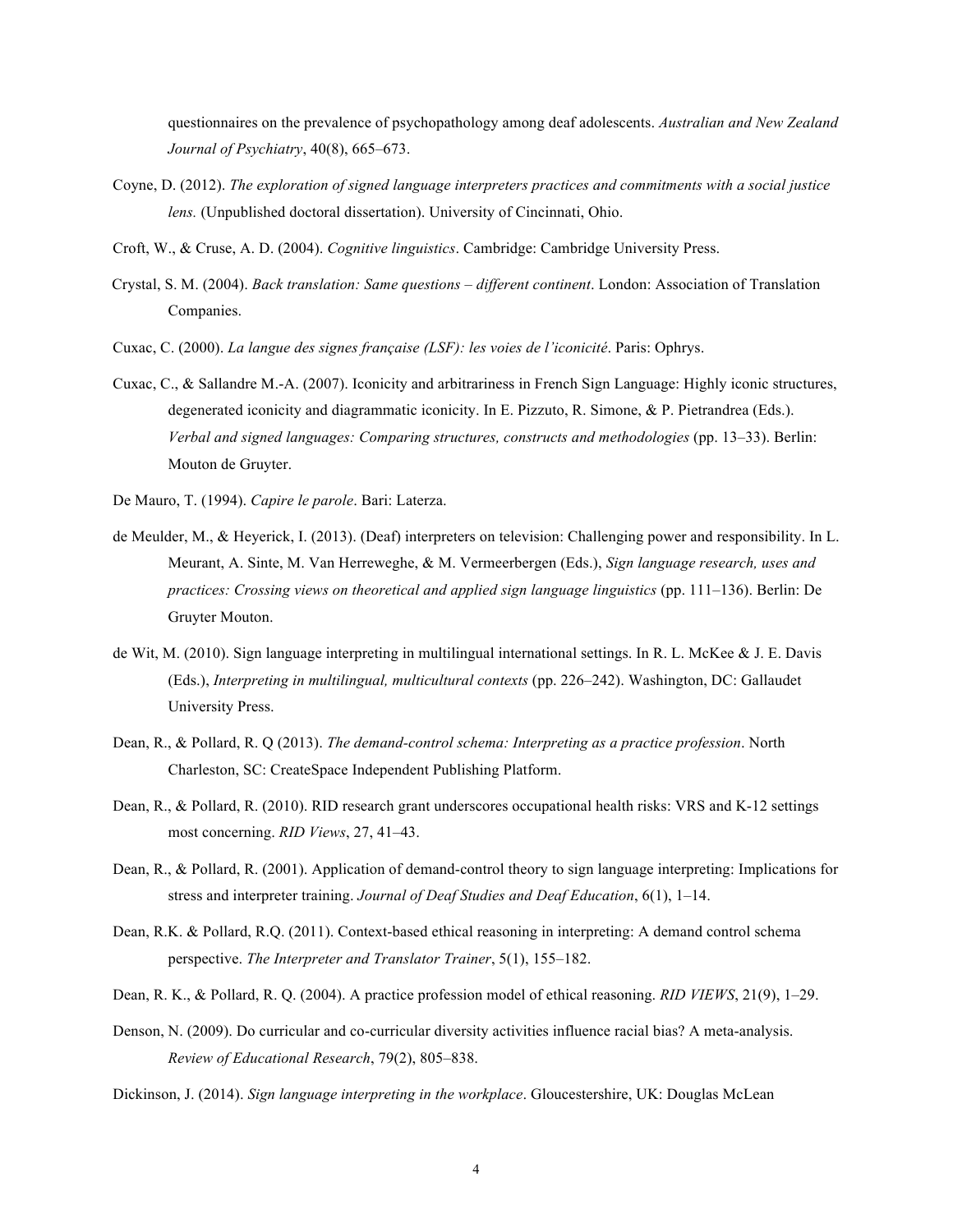Publishing.

- Dimitrova, B. E. (2005). *Expertise and explicitation in the translation process*. Amsterdam: John Benjamins.
- Dudis, P. (2007). Types of depiction in ASL. Retrieved from http://drl.Gallaudet.edu
- Duncan, B. (1997). Deaf people interpreting on television. *Deaf Worlds*, 13(3), 35–39.
- Duncker, D. (2012). "What is called?' Conventionalization, glossing practices, and linguistic (in)determinacy.  *Language and Communication*, 32, 400–419.
- Education Bureau. (n.d.) Qualifications framework. Retrieved at https://www.hkqf.gov.hk/.
- Professional Sign Language Training Center. (n.d.) Retreived at http://www.hkslc.com.hk/.
- Edwards, T. (2014). From compensation to integration: Effects of the pro-tactile movement in the sublexical structure of Tactile American Sign Language. *Journal of Pragmatics*, 69, 22–41.
- Eldredge, B.K. (2004). The role of discourse in the assertion of deaf-world identities. In B. K. Eldredge, D. Stringham, & M. M. Wilding-Diaz (Eds.), *Proceedings of Deaf Studies Today: A kaleidoscope of knowledge, learning, and understanding* (pp.125–158).
- Encrevé, F. (2012). *Les sourds dans la société française. Idée de progrès et langue des signes*. Grâne: Créaphis.
- European Forum of Sign Language Interpreters. (2013). Learning outcomes for graduates of a three year sign language interpreting training programme. Retrieved from http://efsli.org/publications/shop/
- Evans, V. (2009). *How words mean: Lexical concepts, cognitive models and meaning construction*. New York: Oxford University Press.
- Faez, F. (2011). Reconceptualizing the native/nonnative speaker dichotomy. *Journal of Language, Identity & Education*, 10(4), 231–249.
- Fauconnier, G. (1994). *Mental spaces: Aspects of meaning construction in natural language*. Cambridge: Cambridge University Press.
- Federal Communications Commission. (2004). Report and order, order on reconsideration, and further notice of proposed rulemaking. (FCC 04-137). Washington, DC.
- Feyne, S. (2014). *Interpreting identity: The impact of sign language interpreters on the construction of the situated identity of Deaf professionals*. MA Thesis, Hunter College, New York.
- Feyne, S. (2015). Typology of interpreter-mediated discourse that affects perceptions of the identity of Deaf professionals. In B. Nicodemus & K. Cagle (Eds.), *Signed language interpretation and translation research: Selected papers from the first international symposium* (pp. 49–70). Washington, DC: Gallaudet University Press.
- Forestal, E. (2005). The emerging professionals: Deaf interpreters and their views and experiences of Training. In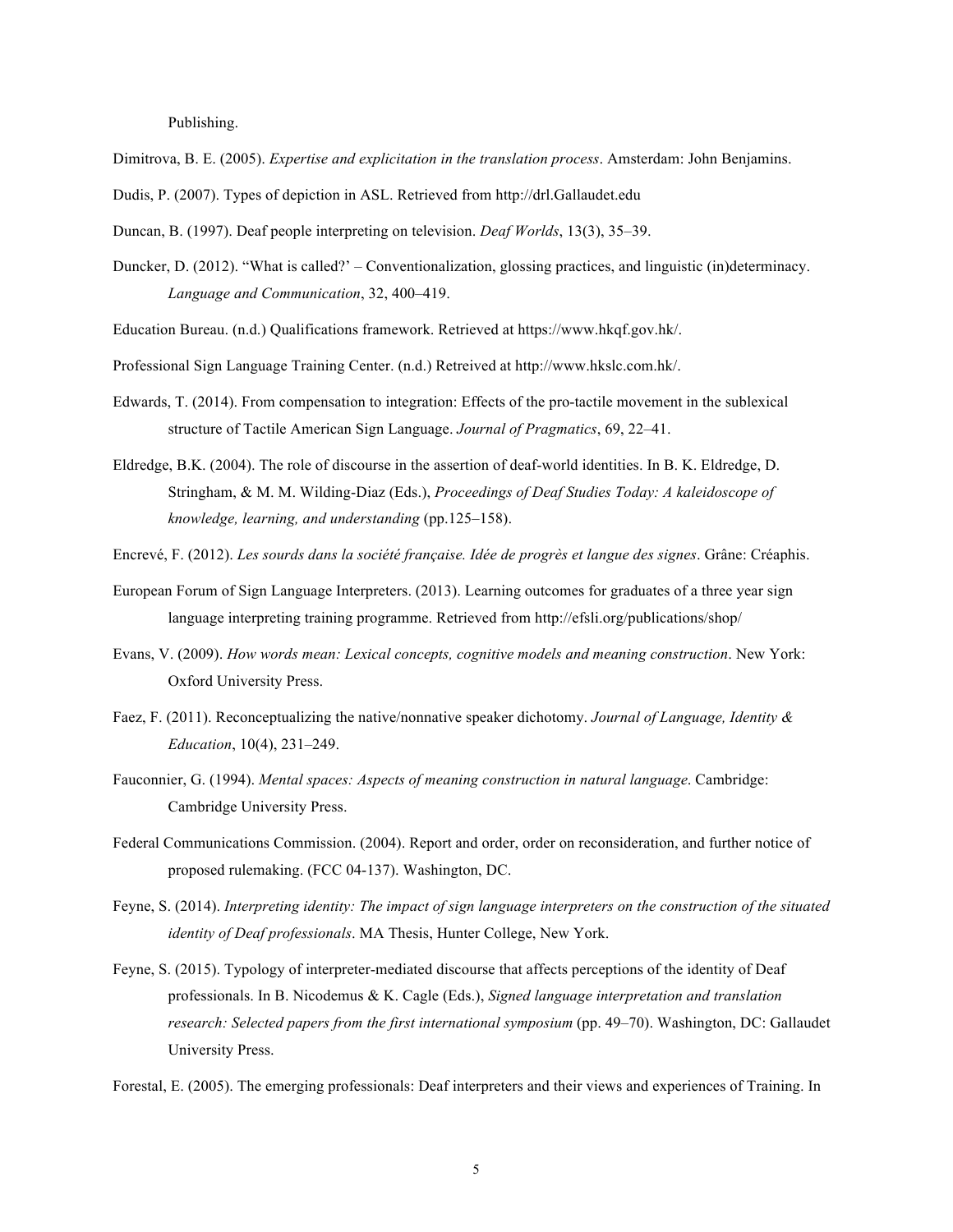M. Marsharck, R. Peterson, E. A. Winston, & P. Sapere (Eds.), *Sign language interpreting and interpreter education: Directions for research and practice* (pp. 235–258). Oxford: Oxford University Press.

 Forestal, E. (2014). Deaf interpreters: Shaping the future of the sign language interpreting profession. StreetLeverage – Live 2014 - Austin.

Freidson, E. (2001). *Professionalism: The third logic*. Cambridge: Polity Press.

- Haualand, H. (2014). Video interpreting services: Calls for inclusion or redialing exclusion? *Ethnos*, 79, 287–305.
- Freire, P. (1970). *Pedagogy of the oppressed*. (M. B. Ramos, Trans.) (2nd ed.). London: Penguin.
- Fu, R. (2016). Comparing modal patterns in Chinese-English interpreted and translated discourses in diplomatic setting. *Babel*, 62, 104–121.
- Gallai, F. (2013). "I'll just intervene whenever he finds it a bit difficult to answer": Exploding the myth of literalism  in interpreted interviews. *Investigative Interviewing: Research and Practice*, 5(1), 57–78.
- Garcia, B. (2000). Contribution à l'histoire des débuts de la recherche linguistique sur la Langue des Signes Française (LSF). Les travaux de Paul Jouison. Doctoral dissertation, University of Paris 5, France.
- Garcia, B. (2010). Sourds, surdité, langue(s) des signes et épistémologie des sciences du langage. Problématiques de d'habilitation à diriger les recherches. Université Paris 8 Vincennes Saint-Denis. la scripturisation et modélisation des bas niveaux en Langue des Signes Française (LSF). Thèse
- Garcia, B., & Sallandre, M-A. (2014), Reference resolution in French Sign Language (LSF). In P. Cabredo Hofherr & A. Zribi-Hertz (Eds.), *Crosslinguistic studies on noun phrase structure and reference* (pp. 316–364). Leiden/Boston: Brill.
- Gass, S. M., & Mackey, A. (2002). *Stimulated recall methodology in second language research*. Mahwah, NJ: Lawrence Erlbaum Associates.
- Geeraerts, D. (Ed.) (2006). *Cognitive linguistics: Basic readings*. Berlin: Mouton De Gruyter.
- Gibson, D. M., Dollarhide, C. T., & Moss, J. M. (2010). Professional identity development: A grounded theory of  transformational tasks of new counselors. *Counselor Education & Supervision*, 50, 21–38.
- Gile, D. (1995) *Basic concepts and models for interpreter and translator training*. Amsterdam: John Benjamins.
- Gile, D. (1997). Conference interpreting as a cognitive management problem. In J. E. Danks, G. M. Shreve, S. B. Fountain, & M. K. McBeath (Eds.), *Cognitive processes in translation and interpreting* (pp. 196–214). Thousand Oaks, CA: Sage.
- Gile, D. (1999). Testing the effort model's tightrope hypothesis in simultaneous interpreting A contribution.  *HERMES. Journal of Linguistics*, 23, 153–172.
- Glazer, H. R., & Wanstreet, C. E. (2011). Connection to the academic community: Perceptions of students in online  education. *The Quarterly Review of Distance Education*, 12(1), 55–62.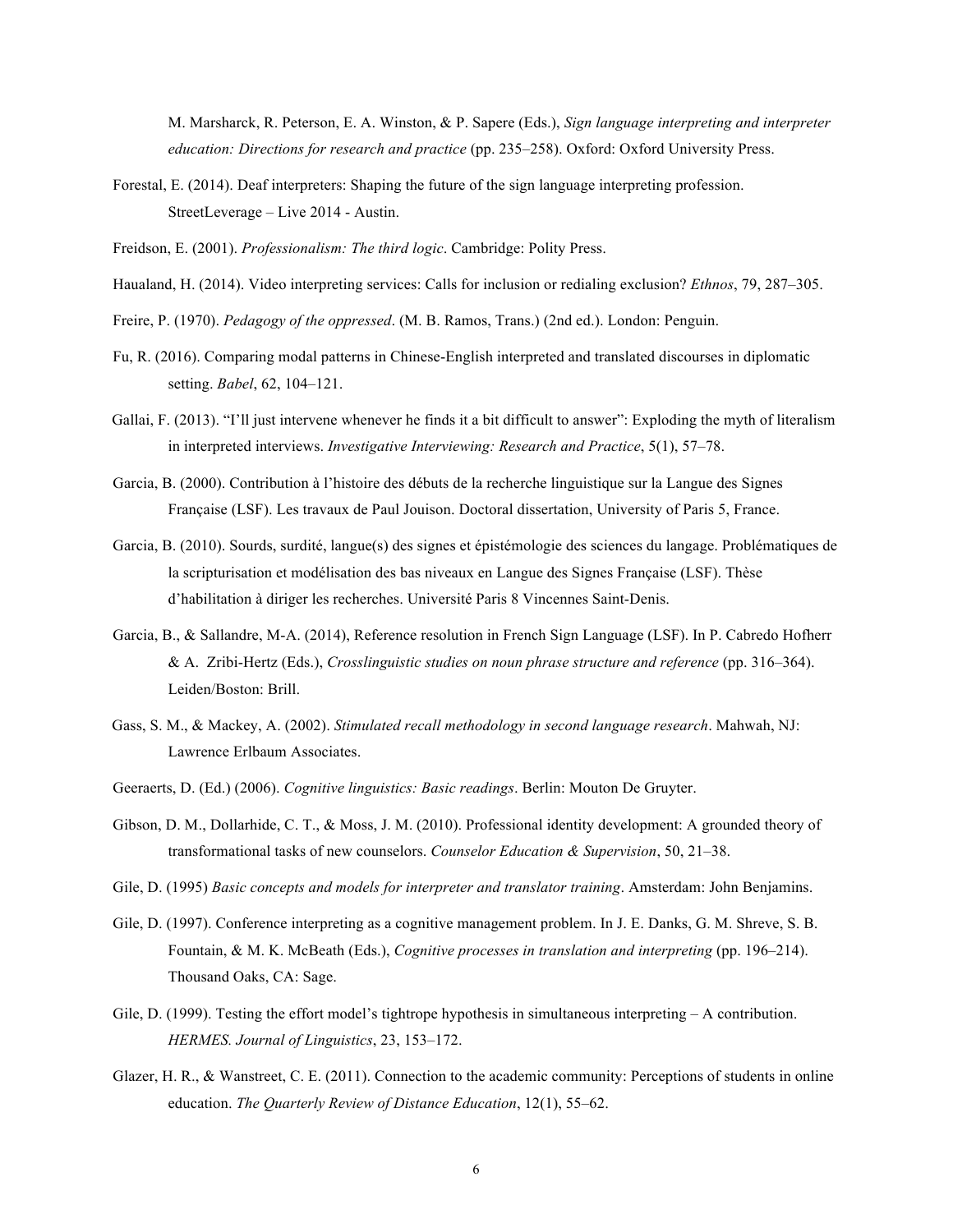- Goffman, E. (1967). *On face-work*. New York, NY: Anchor Books.
- Goffman, E. (1981). *Forms of talk*. Philadelphia: University of Pennsylvania Press.
- Goodwin, C. (2000). Action and embodiment within situated human interaction. *Journal of Pragmatics*, 32, 1489– 1522.
- Goodwin, C. (2007). Participation, stance and affect in the organization of activities. *Discourse & Society*, 18(1), 53–73.
- Goodwin, C. (2009). Gestures as a resource for the organization of mutual orientation. *Semiotica*, 62(1986), 29–49.
- Grove, W. M., Andreasen, N. C., McDonald-Scott, P., Keller, M. B., & Shapiro, R. W. (1981). Reliability studies of psychiatric diagnosis: Theory and practice. *Archives of General Psychiatry*, 38(4), 408–413.
- Grunwald, D., & Goldfarb, N. (2006). Back translation for quality control of informed consent forms. *Journal of Clinical Research Best Practices*, 2(2). Retrieved from http://www.translationdirectory.com/article1043.htm.
- Hackfort, D., & Schwenkmezger, P. (1993). Anxiety. In R. N. Singer, M. Murphey, & L. K. Tennant (Eds.)  *Handbook of research on sport psychology* (pp. 328–364). New York: Macmillan.
- Hale, S. (2004). *The discourse of court interpreting: Discourse practices of the law, the witness and the interpreter*. Amsterdam: John Benjamins.
- Hale, S., & Napier, J. (2013). *Research methods in interpreting: A practical resource*. London: Bloomsbury.
- Hardy, J. (2006). Speaking clearly: A critical review of the self-talk literature. *Psychology of Sport and Exercise*, 7(1), 81–97.
- Harrington, F. (2000). Sign language interpreters and access for Deaf students to university curricula: the ideal and the reality. Paper presented at the Critical Link 2: Interpreters in the Community, Vancouver, Canada.
- Hatzigeorgiadis, A., Theodorkis, Y., & Zourbanos, N. (2004). Self-talk in the swimming pool: The effects of self- talk on thought content and performance on water-polo tasks. *Journal of Applied Sport Psychology*, 16, 138–150.
- Hauser, P. C., Finch, K. L., & Hauser, A. B. (2008). *Deaf professionals and designated interpreters*. Washington DC: Gallaudet University Press.
- Heath, S. B. (1989). Language ideology. In *International Encyclopedia of Communications* (Vol. 2) (pp. 393–395). New York: Oxford University Press.
- Hervais-Adelman, A., Moser-Mercer, B., & Golestani, N. (2015). Brain functional plasticity associated with the emergence of expertise in extreme language control. *NeuroImage*, 114, 264–274.
- Heyerick, I., & Vermeerbergen, M. (2012). Sign language interpreting in educational settings in Flanders, Belgium. In L. Leeson & M. Vermeerbergen (Eds.), *Working with the Deaf community: Education, mental health*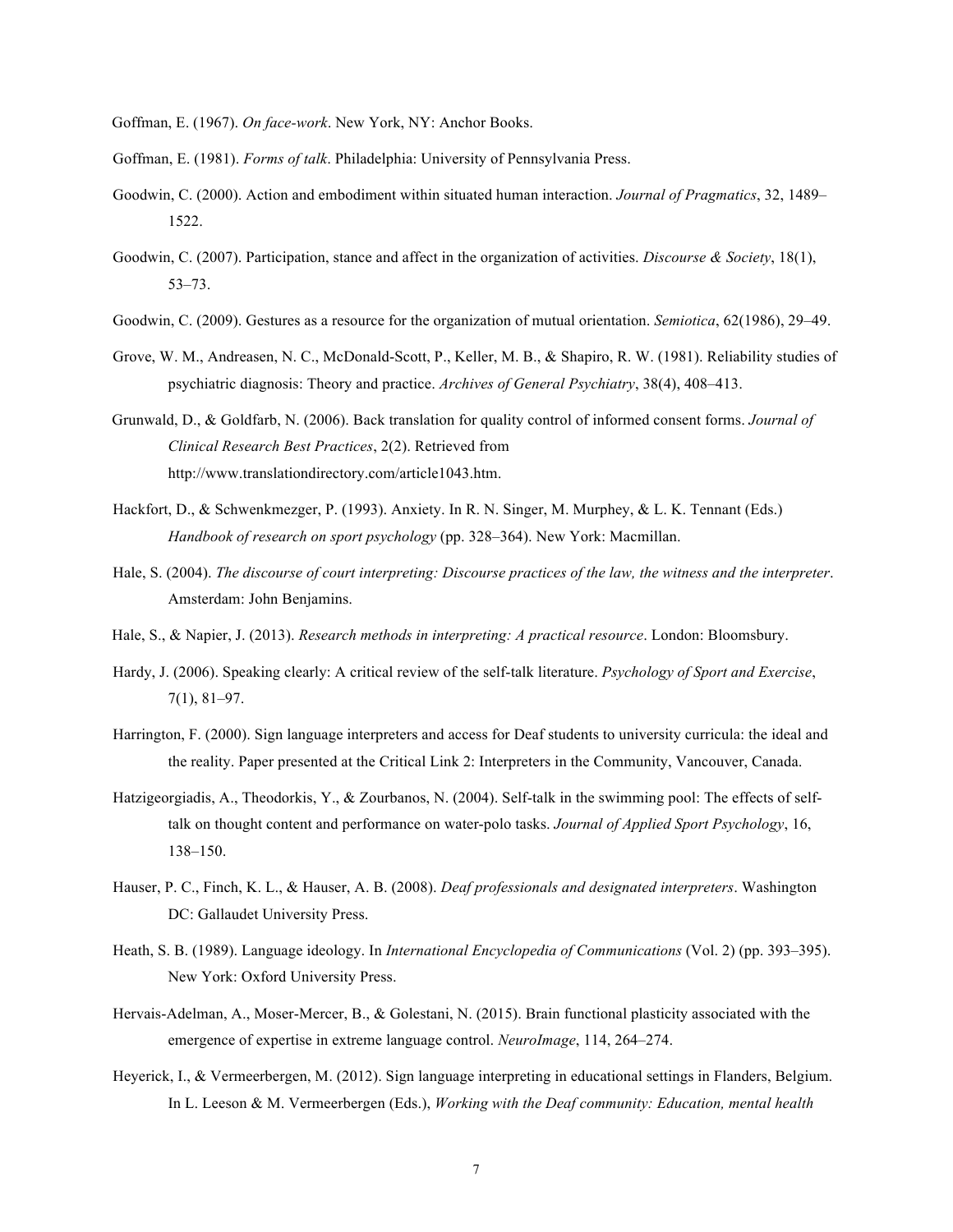*and interpreting* (pp. 119–120). Dublin: Interesource Group (Ireland) Limited.

- Horwitz, E. K., Horwitz, M. B., & Cope, J. (1986). Foreign language classroom anxiety. *The Modern Language Journal*, 70(2), 125–132.
- Hoza, J. (2010). *Team interpreting: As collaboration and interdependency*. Alexandria, VA: RID Press.
- Humphrey, J. H., & Alcorn, B. J. (2001). *So you want to be an interpreter? An introduction to sign language interpreting*. Amarillo, TX: H & H Publishing Company.
- Ianos, M. A., Huguet, Á., Janés, J., & Lapresta, C. (2015). Can language attitudes be improved? A longitudinal study of immigrant students in Catalonia (Spain). *International Journal of Bilingual Education and Bilingualism*, 1–15. doi: 10.1080/13670050.2015.1051508
- Jääskeläinen, R. (2002). Think-aloud protocol studies into translation*. Target*, 14, 107–136.
- Jääskeläinen, R. (2012). Think-aloud protocol. In *Handbook of translation studies*, Vol. 1, (pp. 371–373). Amsterdam: John Benjamins.
- Jakobson, R. (1957). *Shifters, verbal categories and the Russian verb.* Harvard University, Department of Slavic Languages and Literatures, Russian Language Project.
- Jiménez, A. I., Pinazo, D. C., & Ruiz i Forés, M. (2014). Self-efficacy and language proficiency in interpreter  trainees. *The Interpreter and Translator Trainer*, 8(2), 167–182.
- John, O. P., & Benet-Martínez, V. (2000). Measurement: Reliability, construct validation, and scale construction. In H. T. Reis & C. M. Judd (Eds.), *Handbook of research methods in social and personality psychology* (pp. 339–369). Cambridge, UK: Cambridge University Press.
- Kailes, J. I., & Enders, A. (2007). Moving beyond "special needs" A function-based framework for emergency management and planning. *Journal of Disability Policy Studies*, 17(4), 230–237.
- Kay, S. R., Fiszbein, A., & Opfer, L. A. (1987). The positive and negative syndrome scale (PANSS) for schizophrenia. *Schizophrenia Bulletin*, 13(2), 261. doi: 10.1093/schbul/13.2.261
- Korpal, P. (2012). Omission in simultaneous interpreting as a deliberate act. *Translation Research Projects,* 4, 103– 111.
- Kress, G. (2010). *Multimodality: A social semiotic approach to contemporary communication*. London/New York: Routledge.
- Kyle, J. G., Woll, B., Pullen, G., & Maddix, F. (1985). *Sign language: The study of deaf people and their language*. Chippenham, UK: Antony Rowe, Ltd.
- Ladd, P. (2003). *Understanding Deaf culture: In search of Deafhood*. Clevedon, UK: Multilingual Matters.
- Lahtinen, R., Palmer, R., & Lahtinen, M. (2010). *Environmental description: For visually and dual sensory impaired people*. UK: A1 Management.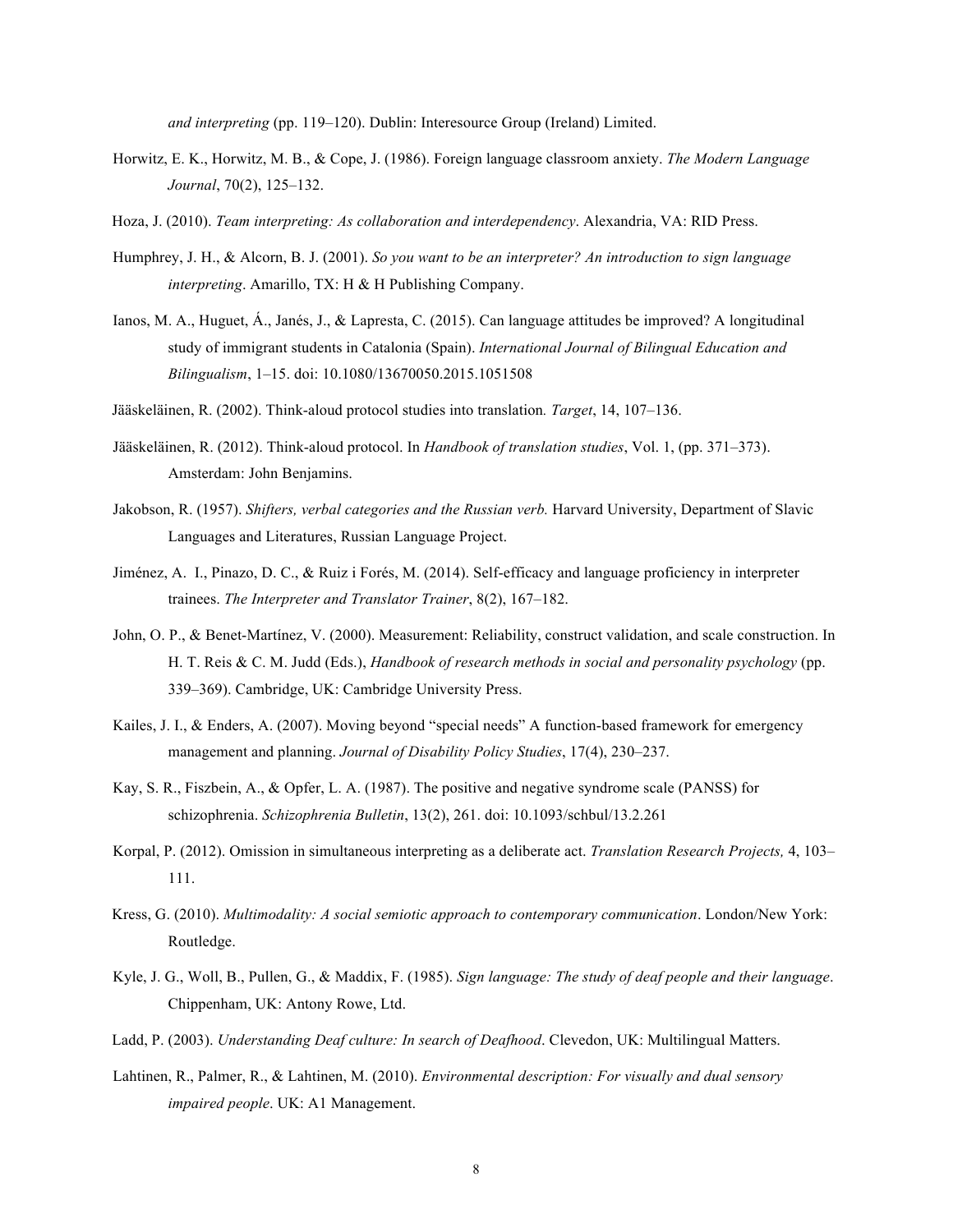- Latonero, M. & Shklovski, I. (2011). Emergency management, Twitter, & social media evangelism. *International Journal of Information Systems for Crisis Response and Management*, 3(4), 67–86.
- Lazzaro-Salazar, M. (2013). Diving into the depths of identity construction and motivation of a foreign language  learner. *Argentinian Journal of Applied Linguistics* 1(1), 6–23.
- Leahy, A. M. (2015). Interpreted communication with deaf parties under Anglo–American common law to 1880. Unpublished master's thesis. Southern Utah University, Cedar City, UT.
- Leahy, A. M. (2016). Ruston: The foundational case for interpreting with deaf parties in Anglo–American courtrooms. *The Interpreters' Newsletter*, 21.
- Lecrubier, Y., Sheehan, D. V., Weiller, E., Amorim, P., Bonora, I., Sheehan, K. H., Janavs, J., & Dunbar, G. C. (1997). The Mini International Neuropsychiatric Interview (MINI): A short diagnostic structured interview: reliability and validity according to the CIDI. *European Psychiatry*, 12(5), 224–231. doi:10.1016/S0924- 9338(97)832968
- Leeson, L. (2014). "Tell the truth and shame the devil": Considering epistemological and intersectional approaches in interpreting education and practice. Presentation at International Symposium on Signed Language Interpretation and Translation Research. Washington, DC, Gallaudet University
- Leeson, L., & Vermeerbergen, M. (2010). Sign language interpreting and translating. In Y. Gambier & L. van Doorslaer (Eds.), *Handbook of translation studies* (pp. 324–329). Amsterdam: John Benjamins.
- Lefebvre, E. (2012). Student attitudes toward multilingual education. (Master's thesis). Available from https://scholarsbank.uoregon.edu/xmlui/bitstream/handle/1794/12513/Lefebvre\_oregon\_0171N\_10493.pdf ?sequence=1
- Leneham. M. (2005). The sign language interpreter as translator: Challenging traditional definitions of translation and interpreting. *Deaf Worlds*, 21(1), 79–101.
- Levinson, S. C. (2007). *Pragmática*. São Paulo: Martins Fontes.
- Lewin, K. (1947). Frontiers in group dynamics: Concept, method and reality in social science; social equilibria and social change. *Human Relations*, 1, 5–41.
- Liddell, S. K. (1980). *American Sign Language syntax.* The Hague: Mouton.
- Liddell, S. K. (2001). Grammar and gesture in American Sign Language: Implications for constructing meaning.  *Annual Meeting of the Berkeley Linguistics Society*, 27(1), 405–419.
- Linell, P., (2009). *Rethinking language, mind, and world dialogically*. Information Age Publishing.
- Liu, Y., D., Gu, D. Cheng, D. & Wei, D. (2013). Survey of sign language use in China. *Applied Linguistics*, 2.
- Llewellyn-Jones P., & Lee, R. G., (2014). *Redefining the role of the community interpreter: The concept of rolespace*. Lincoln, UK: SLI Press.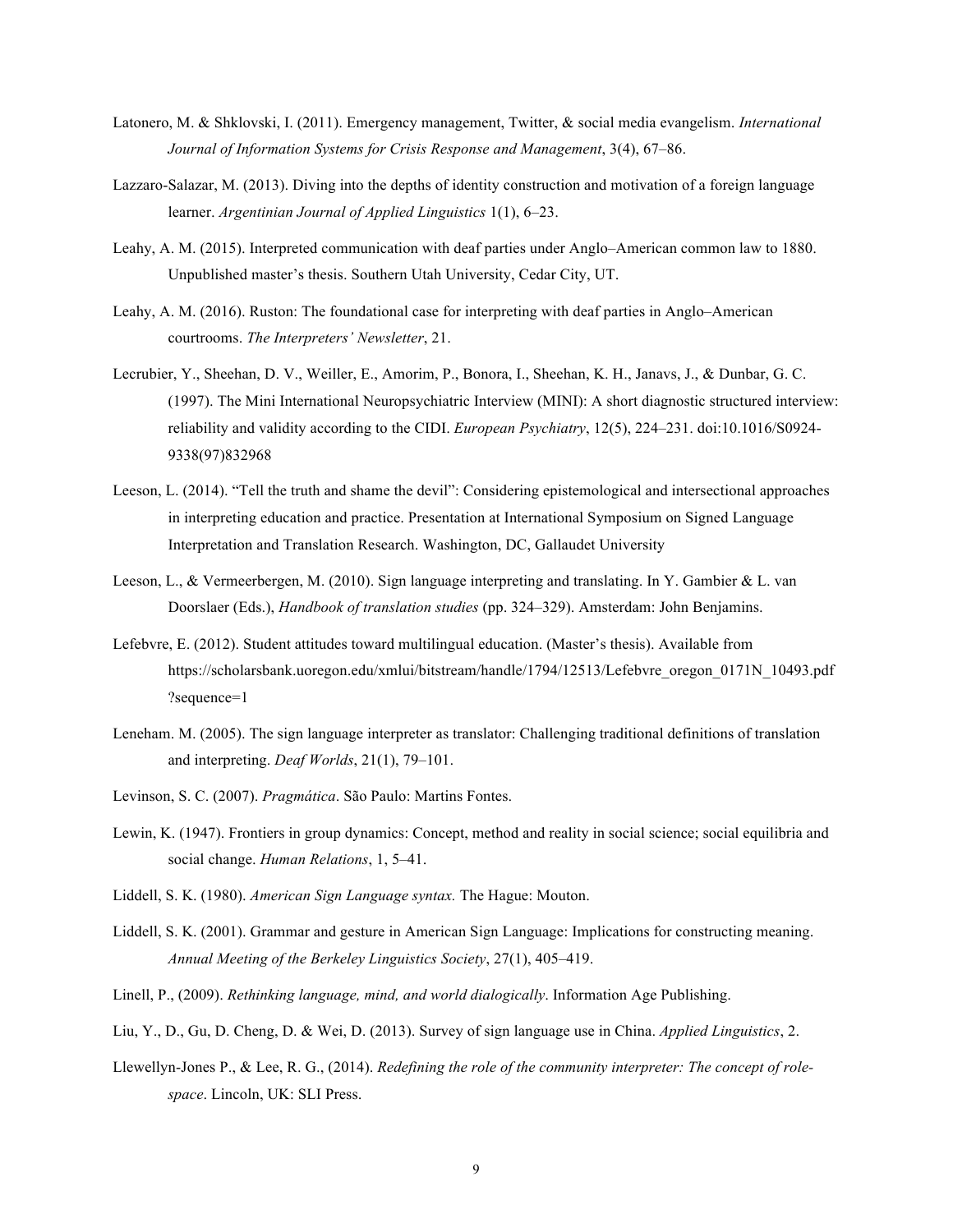- Lo, A., & Fung, H. (2012). Language socialization and shaming. In A. Duranti, E. Ochs, & B. Schieffelin (Eds.).  *The handbook of language socialization* (pp. 169–189). West Sussex, UK: Wiley-Blackwell.
- Lucas, C. (Ed.) (1989). *The sociolinguistics of the deaf community*. San Diego, CA: Academic Press.
- Luciano, A. H. T. (2005). A interpretação simultânea sob a ótica da linguística aplicada. Dissertação (Mestrado) Universidade Estadual de Campinas, Instituto de Estudos da Linguagem, Campinas.
- Lucy, J. (Ed.) (1993). *Reflexive language, reported speech and metapragmatics*. Cambridge: Cambridge University Press.
- Maddux, L., & Nicodemus, B. (2016). The committee in my head: Examining self-talk of American Sign Language-

 English interpreters. *Translation and Interpreting Studies*, 11(2), 177–201.

- Major, G. (2013). *Healthcare interpreting as relational practice.* Unpublished doctoral dissertation, Macquarie University, Sydney, Australia.
- Maneesriwongul, W., & Dixson, J. K. (2004). Instrument translation process: a methods review. *Journal of Advanced Nursing*, 48(2), 175-186.
- Marks, A. (2015). Investigating footing shifts in video relay service interpreted interaction. In B. Nicodemus & K. Cagle (Eds.), *Selected papers from the International Symposium on Signed Language Interpretation and Translation Research* (pp. 7–96). Washington, DC: Gallaudet University Press.
- Maslach, C. (2003). Job burnout: New directions in research and intervention. *Current Directions in Psychological Science*, 12, 189–192.
- Mather, S., & Winston, E. (1998). Spatial mapping and involvement in ASL storytelling. In C. Lucas (Ed.), *Pinky extension and eye gaze: Language use in Deaf communities* (pp. 183–210). Washington, DC: Gallaudet University Press.
- Mathers, C. (2009, March). Deaf interpreters in court: An accommodation that is more than reasonable. Presentation for The National Consortium of Interpreter Education Centers.
- Mathers, C. M., & Witter-Merithew, A. (2014). The contribution of Deaf interpreters to gatekeeping within the interpreting profession: Reconnecting with our roots. Conference of Interpreter Trainers 2014 Conference Proceedings.
- Mayhew, M. J., & Fernández, S. D. (2007). Pedagogical practices that contribute to social justice outcomes. *The Review of Higher Education*, 31(1), 55–80.
- McDermid, C. (2009). The ontological beliefs and curriculum design of Canadian interpreter and ASL educators.  *International Journal of Interpreter Education*.1. 7–32.
- McKee, M., Smith, S., Barnett, S., & Pearson, T. A. (2013). What are the benefits of training deaf and hard of hearing doctors? *Academic medicine*, 8(2), 158–161.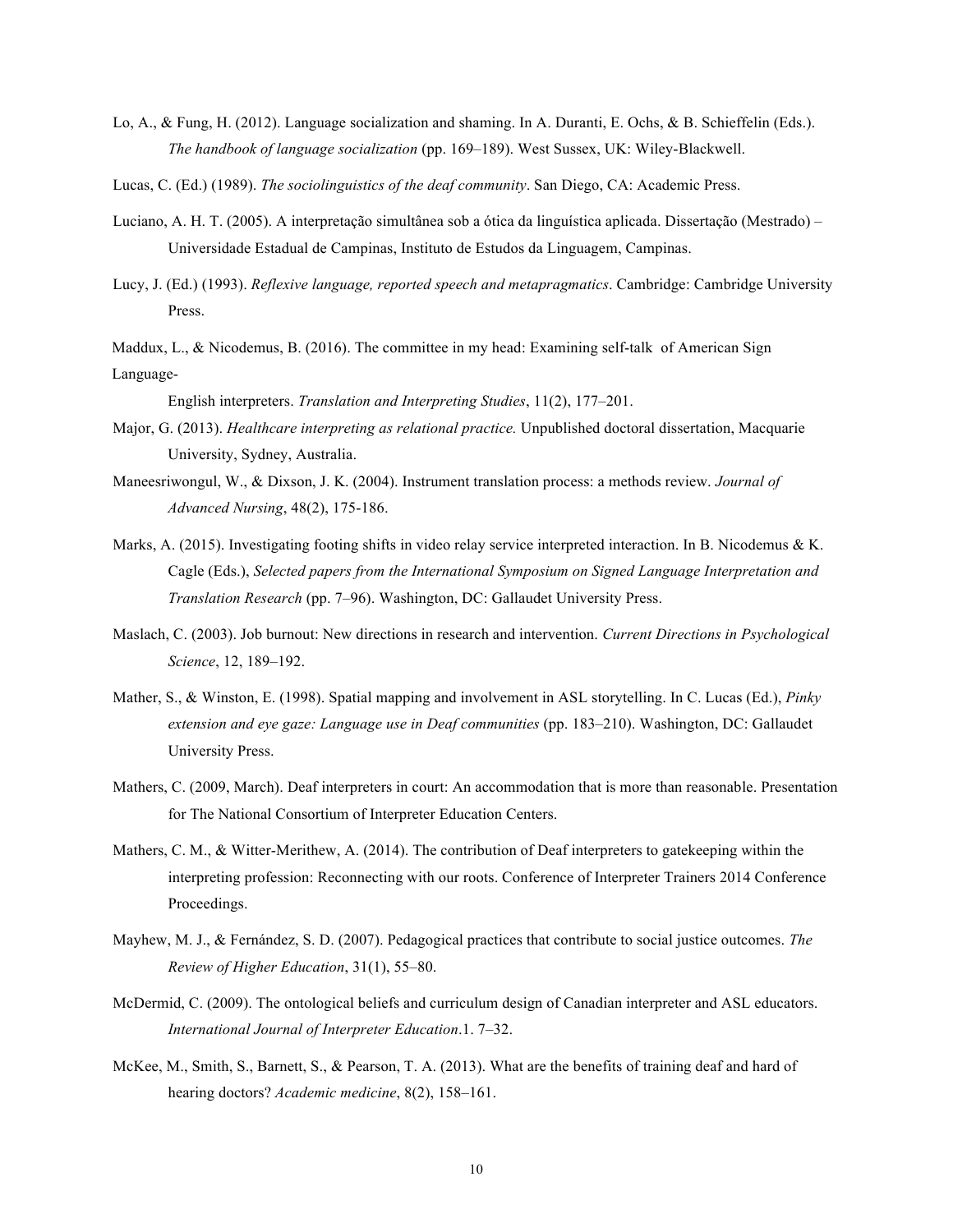- Mendoza, M. E. (2010). *Thinking through ethics: The processes of ethical decision-making by novice and expert American Sign Language interpreters* (Unpublished doctoral dissertation). University of California, San Diego, La Jolla, CA.
- Metzger, M. (1995). *The paradox of neutrality: A comparison of interpreters' goals with the reality of interactive discourse.* (Unpublished doctoral dissertation). Washington, DC: Georgetown University.
- Metzger, M. (1999). *Sign language interpreting: Deconstructing the myth of neutrality*. Washington, DC: Gallaudet University Press.
- Metzger, M. (2000). Interactive role-plays as a teaching strategy. In C. Roy (Ed.) *Innovative practices for teaching sign language interpreters* (pp. 83–108). Washington, DC: Gallaudet University Press.
- Metzger, M., Fleetwood, E., & Collins, S. (2004). Discourse genre and linguistic mode: Interpreter influences in visual and tactile interpreted interaction; *Sign Language Studies*, 4(2), 118–137.
- Mindess,A. (2014). *Reading between the signs: Intercultural communication for sign language interpreters*. Nicholas Brealey Publishing.
- Mondada, L. (2009). Emergent focused interaction in public places: A systematic analysis of the multimodal achievement of a common interactional space. *Journal of Pragmatics*, 41(10), 1977–1997.
- Morgan, P., & Adam, R. (2012). Deaf interpreters in mental health settings Some reflections and thoughts for Deaf interpreter education, In L. Swabey & K. Malcolm (Eds.) *In our hands: Educating healthcare interpreters* (pp. 190–208). Washington, DC: Gallaudet University Press.
- Morgenthaler, L. (1988). A study of group process: Who's got what floor? *Journal of Pragmatics*, 14(4), 537–557.
- Nakane, I. (2014). *Interpreter-mediated police interviews: A discourse-pragmatic approach*. Basingstoke: Palgrave MacMillan.
- Napier, J. (2011). "It's not what they say but the way they say it." A content analysis of interpreter and consumer perceptions of signed language interpreting in Australia. *International Journal of the Sociology of Language*, 207, 59–87.
- Napier, J. (2004) Interpreting omissions: A new perspective. *Interpreting*, 6(2), p. 117–142
- Napier, J. (2002). *Sign language interpreting. Linguistic coping strategies*. Coleford: Douglas McLean.
- Napier, J., Goswell, D., & McKee, R. (2006). *Sign language interpreting: Theory and practice in Australia and New Zealand*. Sydney: The Federation Press.
- Napier, J., & Leeson, L. (2016). *Sign language in action*. London: Palgrave.
- Napier, J., & McEwin, A. (2015). Do Deaf people have the right to serve as jurors in Australia? *Alternative Law Journal*, 40(1), 23-27.
- Napier, J., & Spencer, D. (2008). Guilty or not guilty? An investigation of deaf jurors' access to court proceedings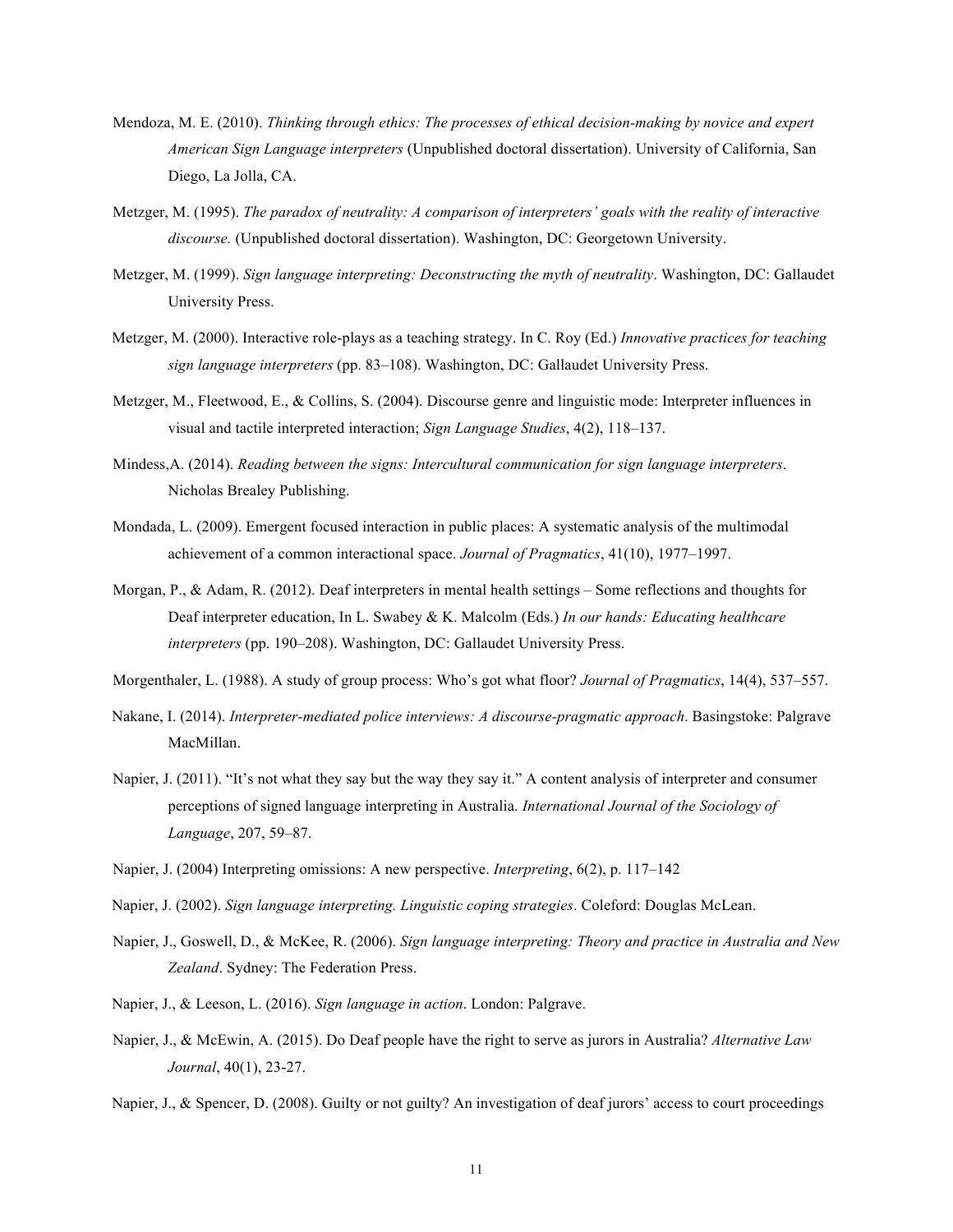via sign language interpreting. In D. Russell & S. Hale (Eds.), *Interpreting in legal settings* (pp. 71–122). Washington, DC: Gallaudet University Press.

- Napier, J., & Spencer, D. (submitted). Jury instructions: Comparing hearing and deaf jurors' comprehension via direct or interpreter-mediated communication. *International Journal of Speech, Language & the Law.*
- National Interpreter Education Center (2013). Interpreting Practitioner National Needs Assessment of 2012 Final Report. National Consortium of Interpreter Education Centers.
- Neumann Solow, S. (1981). *Sign language interpreting: A basic resource book*. Silver Spring, MD: National Association of the Deaf.
- Riccardi, A. (2005). On the evolution of interpreting strategies in simultaneous interpreting. *Meta: Journal Des Traducteurs*, 50(2), 753–767.
- Nicodemus, B. & Emmorey, K. (2015). Directionality in ASL-English interpreting: Accuracy and articulation quality in L1 and L2. *Interpreting*, 17(2), 145–166.
- Nuyts, J., & Pederson, E. (1997) *Language and conceptualization*. Cambridge: Cambridge University Press.
- Obler, L.K., & Pekkala, S. (2008). Language and communication in aging. In B. Stemmer & H. Whitaker (Eds.)  *Handbook of neurolinguistics* (pp. 351–359). Oxford: Elsevier Press.
- Obler, L.K., Au, R., & Albert, M. L. (1995). Language and aging. In R. Huntley & K. Helfer (Eds.) *Communication in later life*. Boston, MA: Butterworth-Heineman.
- Øhre, B., Saltnes, H., von Tetzchner, S., & Falkum, E. (2014). Psychometric properties of a sign language version of the Mini International Neuropsychiatric Interview (MINI). *BMC Psychiatry*, 14(1), 148. doi:10.1186/1471- 244X-14-148.
- Oyewumi, A. M. (2014). Effects of personal worries and religion on the academic achievement of students with hearing impairment in Ibadan, Oyo State, Nigeria. *British Journal of Education, Society & Behavioural Sciences*, 4(11), 1583–1591.
- Padden, C., & Humphries, T. (2005). *Inside Deaf culture*. Cambridge, MA: Harvard University Press.
- Paluck, E. L., & Green, D. P. (2009). Prejudice reduction: What works? A review and assessment of research and  practice. *Annual Review of Psychology*, 339–367.
- Peters, H., & Williams, J. (2003). The relationship between athletes' negative and positive self-talk, goal achievement, and perceived performance. Poster session presented at the Annual Meeting of the Association for the Advancement of Applied Sport Psychology, Philadelphia, PA.
- Petitta, G., Halley, M., & Nicodemus, B. (2016). Managing metalinguistic references in bimodal interpreted discourse: An analysis of an American Sign Language-English interpretation. *Rivista di Psicolinguistica Applicata*, 16(2), 53–69.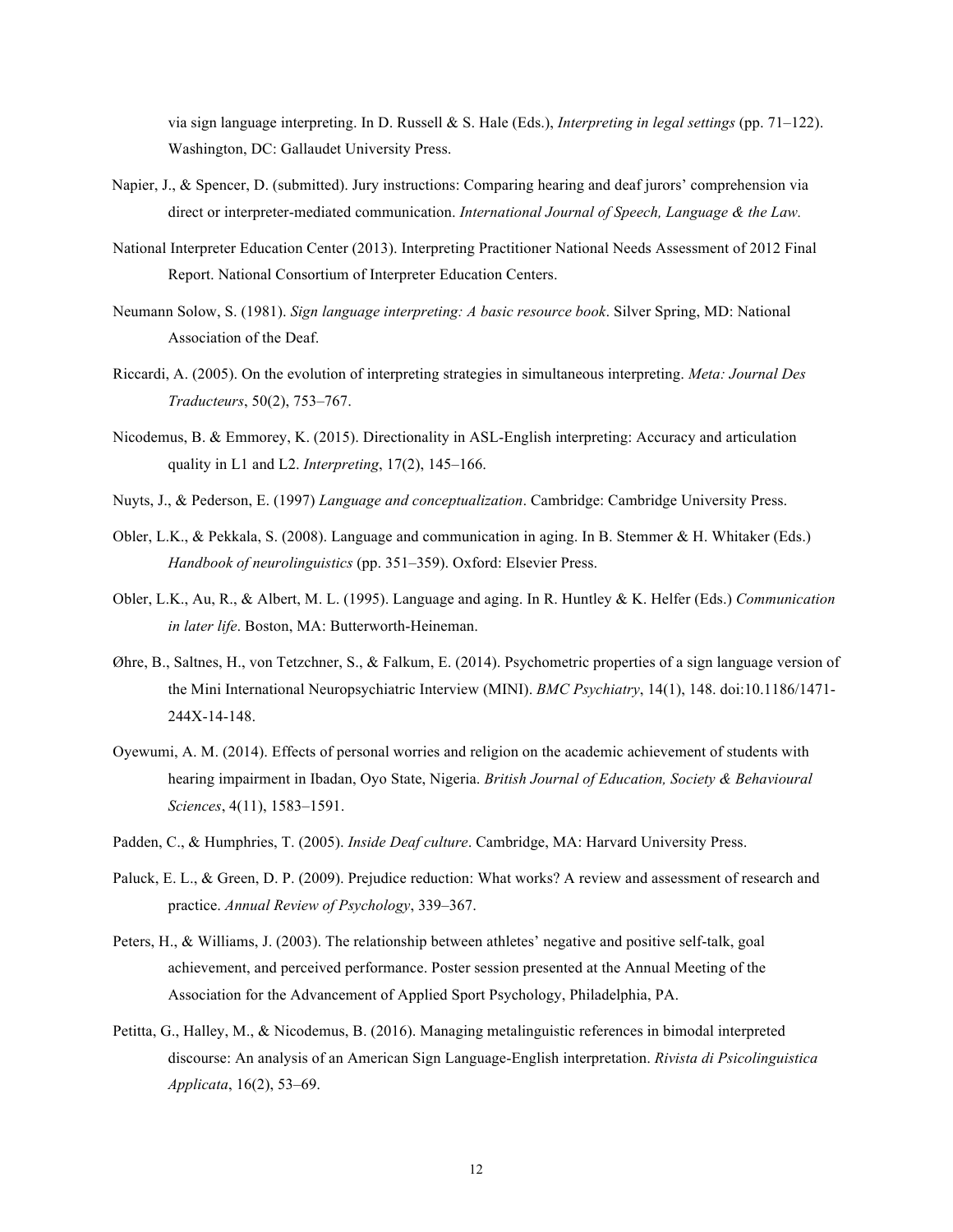- Pfanner, N. (2000). Anxiety in the American Sign Language student. *Proceedings of the 13th National Convention Conference of Interpreter Trainers*, 77–88.
- Pinar, W. F. (1975). The method of 'currere.' Paper presented at the annual meeting of the American Research Association. Washington, DC. Retrieved from http://www.eric.ed.gov/PDFS/ED104766.pdf
- Pinar, W. F. (2006). *The synoptic text today and other essays*. New York, NY: Peter Lang.
- Pinar, W. F., Reynolds, W. M., Slattery, P., & Taubman, P. M. (Eds.). (1995). *Understanding curriculum: An introduction to the study of historical and contemporary curriculum discourses*. New York: Peter Lang, Inc.
- Pöchhacker, F. (2004). *Introducing interpreting studies*. New York: Routledge.
- Pointurier-Pournin, S. (2014). SL interpretation: challenges, tactics and efforts. Paper presented at the European Forum of Sign Language Interpreters. Antwerp, Belgium. 13 September 2014.
- Price, E. G., et al. (2005). A systematic review of the methodological rigor of studies evaluating cultural competence training of health professionals, *Academic Medicine*, 80(6), 578–586.
- Pulakos, E. D., Arad, S., Donovan, M. A., & Plamondon, K. E. (2000). Adaptability in the workplace: Development of a taxonomy of adaptive performance. *Journal of Applied Psychology*, 85, 612–624.
- Quinto-Pozos, D. (2005). Factors that influence the acquisition of ASL for interpreting students. In M. Marschark  (Ed.), *Sign language interpreting and interpreter education: Directions for research and practice* (pp. 159– 187). Oxford: Oxford University Press.
- Raanes, E., & Berge, S. S. (2016). Sign language interpreters' use of haptic signs in interpreted meetings with  deafblind persons. *Journal of Pragmatics*.
- Ramirez-Loudenback, A. (2015). *Are we here for the same reason? Exploring the motivational values that shape the professional decision making of signed language interpreters.* Master of Arts in Interpreting Studies (MAIS) Theses.
- Rasmussen, A. (2012). *Assessing interpreter intercultural sensitivity.* Union Institute & University. Retrieved from http://gradworks.umi.com/35/31/3531415.html
- Registry of the Interpreters for the Deaf (2013). CDI (certified deaf interpreter) certification. Retrieved from http://66.117.46.171/education/testing/index.cfm/AID/89
- Reiss, K., & Vermeer H. (1984). *Grundlegung einer allgemeinen Translationstheorie*. Tübingen: Niemeyer.
- Rey-Debove, J. (1978). *Le métalangage. Etude linguistique du discours sur le langage*. Paris: Le Robert.
- Roy, C. (2000). *Interpreting as a discourse process*. New York: Oxford University Press.
- Roy, C. (1996). An interactional sociolinguistic analysis of turn taking in an interpreted event. *Interpreting*, 1(1), 39–68.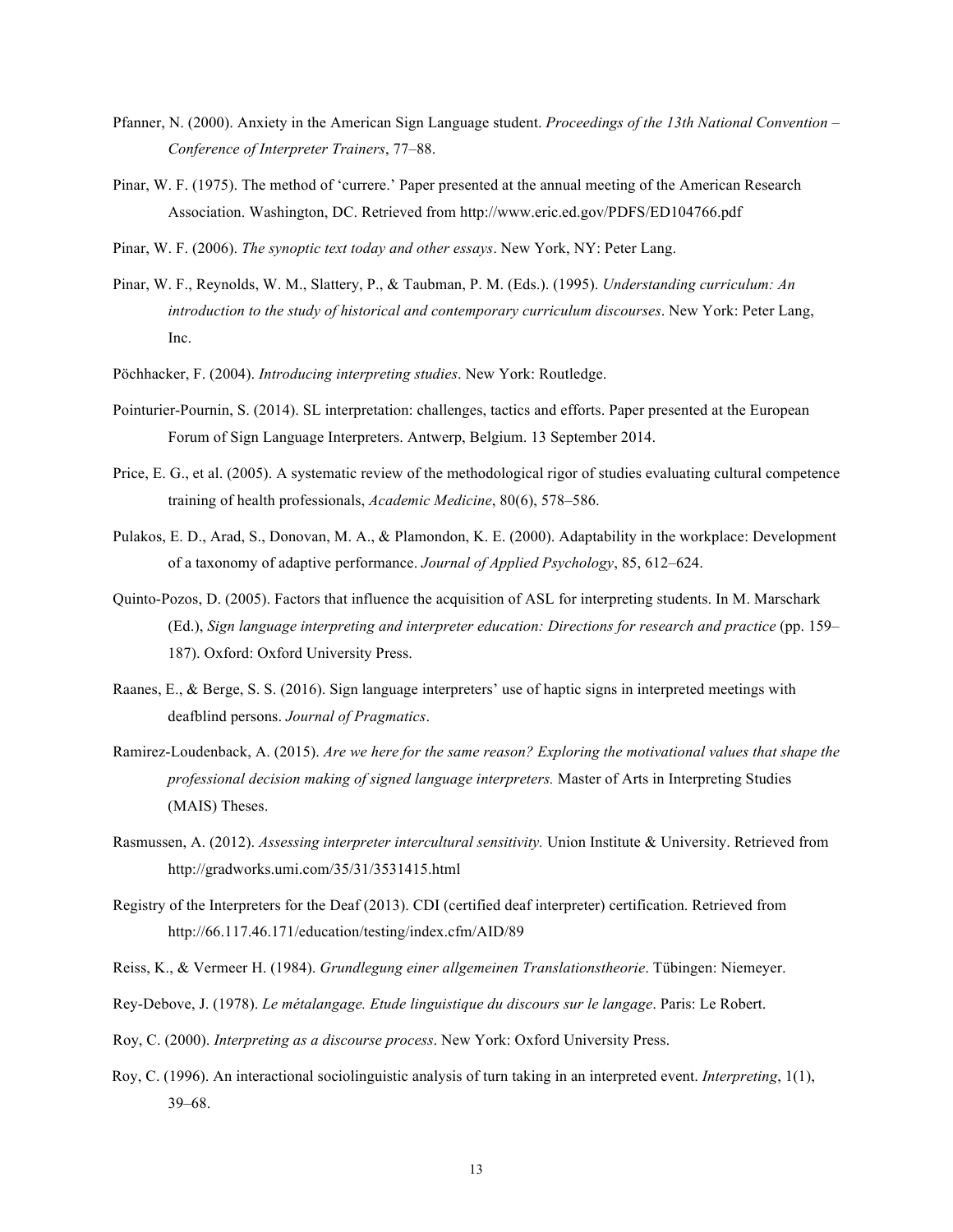- Roy, C. (1992). A sociolinguistic analysis of the interpreter's role in simultaneous talk in a face-to-face interpreted dialogue. *Sign Language Studies*, 74, 21–61.
- Roy, C. (1989). *A sociolinguistic analysis of the interpreter's role in the turn exchanges of an interpreted event.*  Unpublished doctoral dissertation, Georgetown University.
- Roy, C., & Napier, J. (Eds.) (2015). *The sign language interpreting studies reader*. Amsterdam: John Benjamins.
- Russel, J. B. (1994). *Química Geral*. São Paulo: Makron Books.
- Russell, D., & Winston, B. (2014). Tapping into the interpreting process: Using participant reports to inform the  interpreting process in educational settings. *Translation & interpreting*, 6(1), 102–127.
- Sallandre M.-A. (2014). Compositionnalité des unités sémantiques en langues des signes. Perspective typologique et développementale ». Thèse d'habilitation à diriger des recherches, Université Paris 8 Vincennes Saint-Denis.
- Sandler, W. (1999). Prosody in Israeli sign language. *Language and Speech*, 42(2–3).
- Sarangi, S. (2011). Role hybridity in professional practice. In S. Sarangi, V. Polese & G. Caliendo (Eds.), *Genre(s) on the move: Hybridisation and discourse change in specialised communication* (pp. 271–296). Napoli: Edizioni Scientifiche Italiane.
- Schubert, W. H. (1986). *Curriculum: Perspective, paradigm, and possibility*. New York: Macmillan.
- Seleskovitch, D., & Lederer, M. (2001). *Interpréter pour traduire*. Paris: Didier Erudition.
- Shea, P. J. (2006). A study of students' sense of learning community in online learning environments. *Journal of Asynchronous Learning Networks*, 10(1), 35–44.
- Sheehan, D. V., Lecrubier, Y., Harnett Sheehan, K., Janavs, J., Weiller, E., Keskiner, A., Shinka, J., Knapp, E., Sheehan, M.F., Dunbar, G. C. (1997). The validity of the Mini International Neuropsychiatric Interview (MINI) according to the SCID-P and its reliability. *European Psychiatry*, 12(5), 232–241. doi:10.1016/S0924-9338(97)83297-X.
- Shlesinger, M. (1994). Intonation in the production and perception of simultaneous interpretation. In S. Lambert  $\&$ B. Moser-Mercer (Eds.) *Bridging the gap: Empirical research in simultaneous interpretation* (pp. 225– 236). Amsterdam: John Benjamins.
- Shlesinger, M. (1995). Shifts in cohesion in simultaneous interpreting. *The Translator*, 1, 193–214.
- Signorelli, T. M., Haarmann, H. J., & Obler, L. K. (2012). Working memory in simultaneous interpreters: Effects of  task and age. *International Journal of Bilingualism*, 16(2), 198–212.
- Smith, M. (2013). *More than meets the eye: Revealing the complexities of an interpreted education*. Washington DC: Gallaudet University Press.
- Solow, S. N. & Fant, L. (1989) Interpreters on interpreting: Identity [Recorded panel discussion]. United States: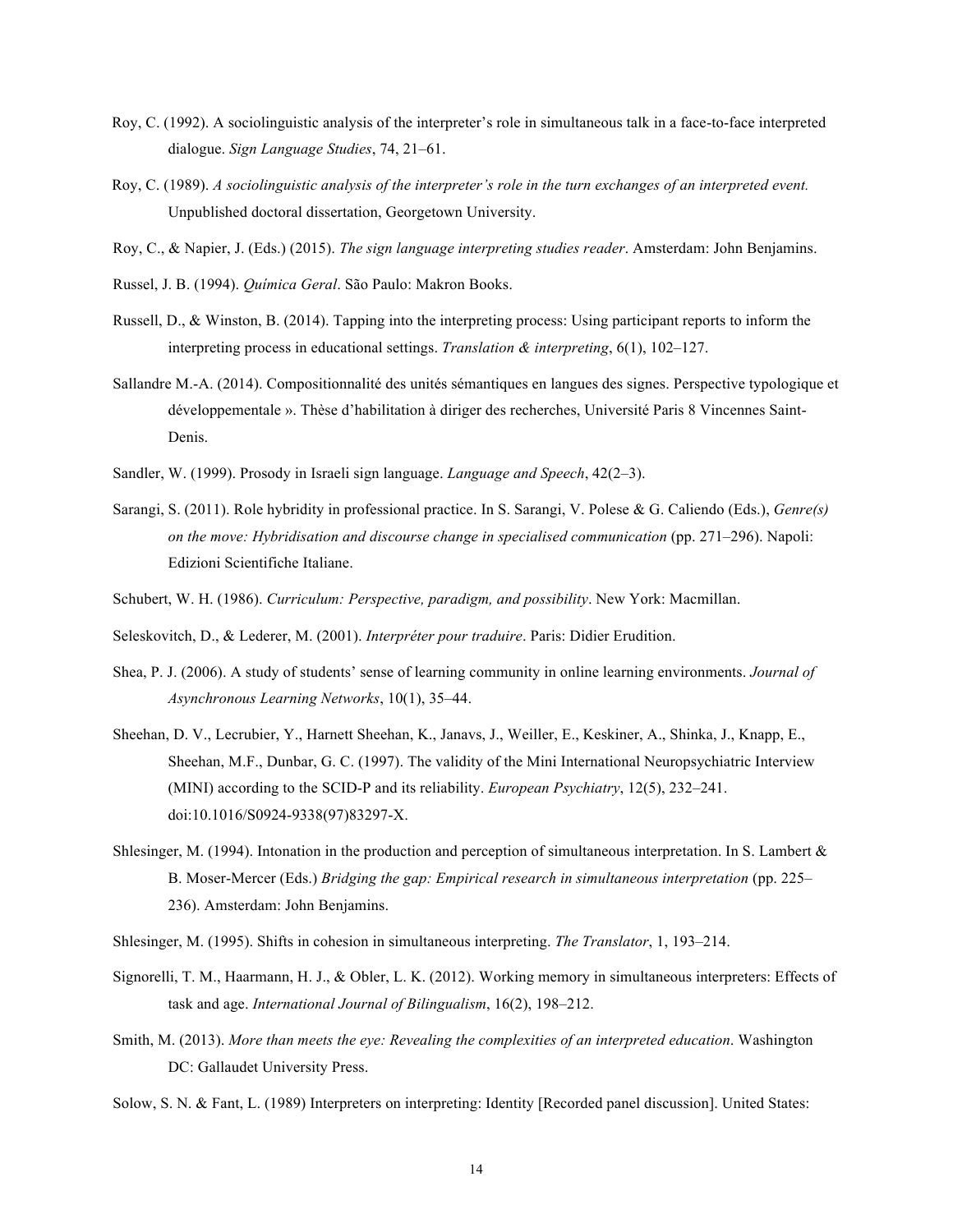Sign Media, Inc.

Spencer-Oatey, H. (2000). *Rapport management: A framework for analysis*. London/New York: Continuum.

- Steinberg, A. G., Lipton, D. S., Eckhardt, E. A., Goldstein, M., & Sullivan, V. J. (1998). The diagnostic interview schedule for deaf patients on interactive video: a preliminary investigation. *The American Journal of Psychiatry*, 155(11), 1603–1604.
- Stone, C. (2005). Deaf translators on television: Reconstructing the notion of 'interpreter'. In N. Meer, S. J. Weaver, Firel, & K. Lister (Eds), *Connections 4* (pp. 65–79). Bristol: University of Bristol.
- Stone, C. (2009). *Toward a Deaf translation norm*. Washington, DC: Gallaudet University Press.
- Stone, C., & Russell, D. (2013). Interpreting in International Sign: Decisions of Deaf and non-Deaf interpreters. In B. Costello, M. Thumann, & R. Shaw (Eds.), *Proceedings of the Conference of the World Association of Sign Language Interpreters* (pp. 100–118). Coleford, UK: Douglas McLean.
- Stratiy, A. (2005). Best practices in interpreting: A Deaf community perspective. In T. Janzen (Ed.) *Topics in signed language interpreting* (pp. 231–250). Amsterdam: John Benjamins.
- Street, B. V. (2003). What's "new" in new literacy studies? Critical approaches to literacy in theory and practice.  *Current Issues in Comparative Education*, 5(2), 77–91.
- Subak, L. (2014). Becoming HEARING: A qualitative study of expert interpreter Deaf-World cultural competence (Unpublished doctoral dissertation). Kent State University, Ohio.
- Sutton-Spence, R., & Woll, B. (1999). *The linguistics of British Sign Language An introduction*. Cambridge: Cambridge University Press.
- Swabey, L., Nicodemus, B., Taylor, M. & Gile, D. (2016). Lexical decisions and related cognitive issues in spoken and signed language interpreting: A case study of Obama's inaugural address. *Interpreting* 18(1), 34–56.
- Swales, J. (1987). Approaching the concept of discourse community. Paper presented at the Annual Meeting of the Conference on College Composition and Communication, Atlanta, GA.
- Tannen, D. (1989). *Talking voices: Repetition, dialogue, and imagery in conversational discourse*. Cambridge: Cambridge University Press.
- Taub, S. F. (2001). *Language from the body: Iconicity and metaphor in American Sign Language*. Cambridge: Cambridge University Press.
- Taylor, M. M. (1993). *Interpretation skills: English to American Sign Language*. Edmonton, Alberta: Interpreting Consolidated.
- Taylor, M. M. (2002). *Interpretation skills: American Sign Language to English*. Edmonton, Alberta: Interpreting Consolidated.
- Taylor, T. J. (2000). Language constructing language: the implications of reflexivity for linguistic theory. *Language*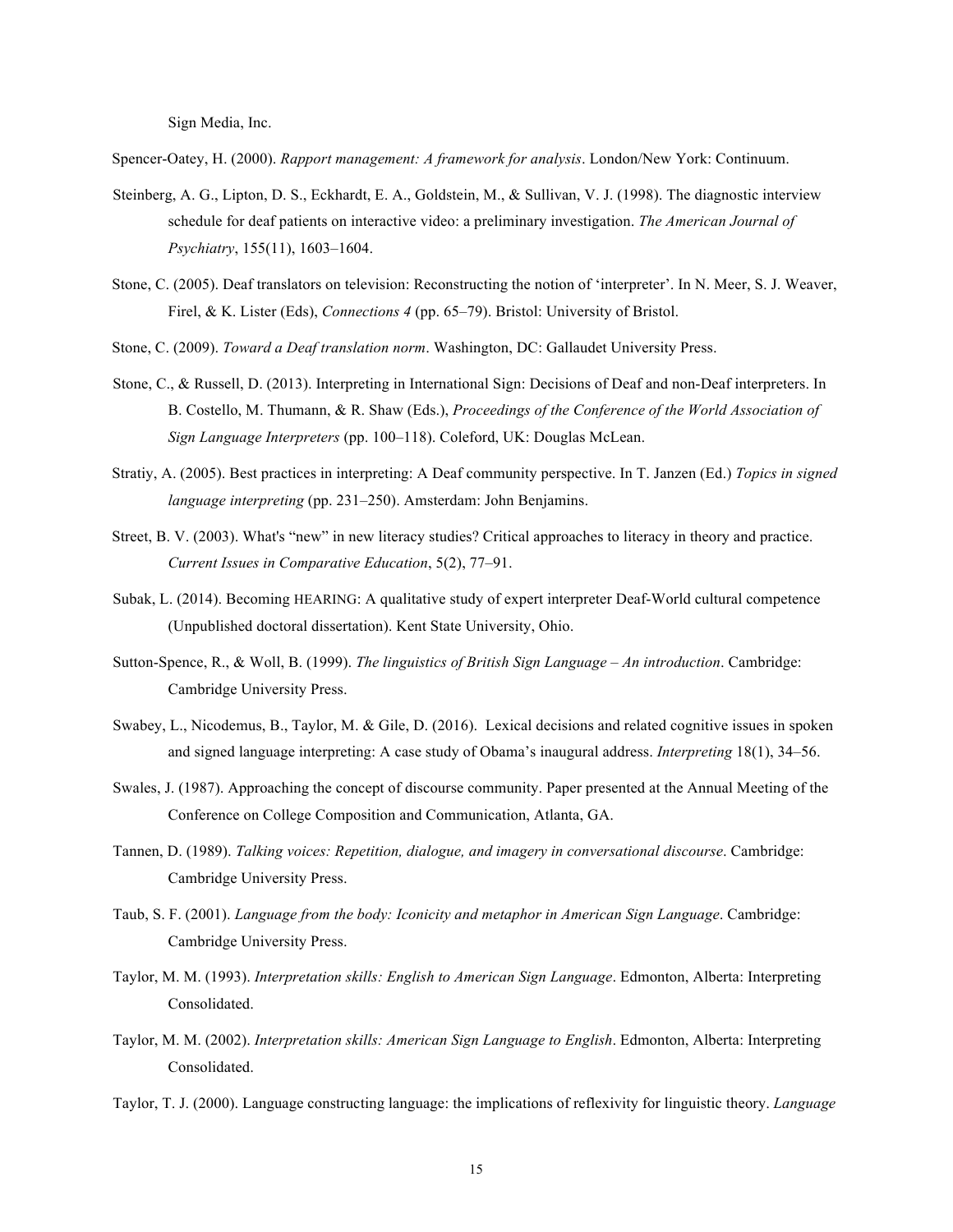*Sciences*, 22, 483–499.

- The Hong Kong Council of Social Service. (n.d.). Registry list of Hong Kong Sign Language Translator. Retrieved on 7 October, 2016, at http://www.hkcss.org.hk/c/cont\_detail.asp?type\_id=37&content\_id=3065
- Thumann, M, (2013). Identifying recurring depiction in ASL presentations. *Sign Language Studies*, 13(3), 316–349.
- Timarová, Š., Dragsted, B., & Hansen, I. G. (2011). Time lag in translation and interpreting: A methodological exploration. In C. Alvstad, A. Hild, & E. Tiselius (Eds.), *Methods and strategies of process research: Integrative approaches in Translation Studies* (pp. 121–146). Amsterdam: John Benjamins.
- Trine, E. (2013). جمةرتم : A case study of an Arabic/Jordanian sign language (LIU) interpreter in Jordan. Master of Arts in Interpreting Studies (MAIS) Theses. Paper 10. http://digitalcommons.wou.edu/theses/10
- Trudgill, P. (2002). *Sociolinguistic variation and change*. Edinburgh: Edinburgh University Press.
- United Nations. (2012). Committee on the rights of persons with disabilities: Concluding observations on initial report of China, adopted by the committee at its eighth session. Retrieved at http://www.ohchr.org/Documents/HRBodies/CRPD/8thSession/CRPD-C-CHN-CO-1\_en.doc.
- Van Dijk, R., Boers, E., Christoffels, I., & Hermans, D. (2011). Directionality effects in simultaneous language  interpreting: The case of sign language interpreters in the Netherlands. *American Annals of the Deaf*, 156(1), 47–55.
- van Dijk, Teun A. (1993). Principles of critical discourse analysis. *Discourse & Society*, 4(2), 249–283.
- W3C. (2008). Web Content Accessibility Guidelines (WCAG) 2.0 [11 December 2008 version]. Accessed 18 November 2013. Available at: www.w3.org/TR/WCAG20/
- Waddell, G. & Burton, A. K. (2006). Is work good for your health and well-being? London: The Stationary Office. Retrieved from www.gov.uk/government/uploads/system/uploads/attachment\_data/file/214326/hwwb-iswork-good-for-you.pdf.
- Wadensjö, C. (1998). *Interpreting as interaction*. New York: Longman.
- Wang, M. (2014). The impact of grammatical differences on Mandarin Chinese-English simultaneous interpreting. Unpublished doctoral dissertation. University of Leicester.
- WASLI (2016). Separate Deaf Interpreter Associations or Inclusive and Collaborative Interpreting Associations for All?. Retrieved from https://drive.google.com/file/d/0B\_4OZ36mgHIYSFp6Q3llTmpSUlVKMVZHSU1yZzIwN0thdXRr/view
- Wenger, E., Fenton-O'Creevy, M., Hutchinson, S., Kubiak, C., & Wenger-Trayner, B. (2015). *Learning in landscapes of practice: Boundaries, identity, and knowledgeability in practice-based learning*. New York: Routledge.
- Wilcox, P. P. (2000). *Metaphor in American Sign Language*. Washington, DC: Gallaudet University Press.